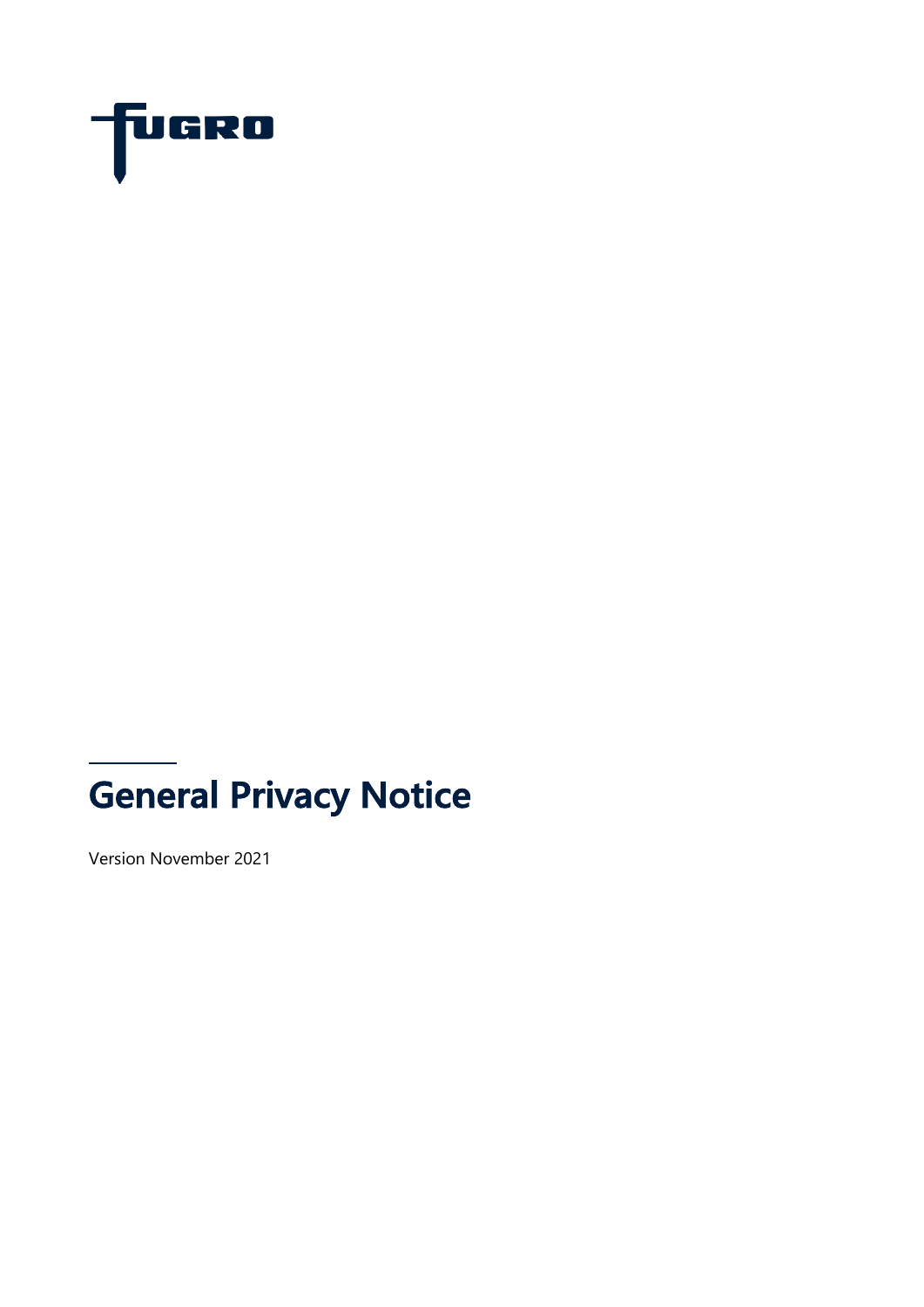#### **Contents**

| 1.  | Introduction                                                            | $\overline{2}$ |
|-----|-------------------------------------------------------------------------|----------------|
| 2.  | <b>Scope of this Privacy Notice</b>                                     | $\overline{2}$ |
| 3.  | What Personal Data do we process?                                       | 3              |
| 4.  | For what purposes do we process your Personal Data?                     | 4              |
| 5.  | What is our legal basis for processing your Personal Data?              | 4              |
| 6.  | With whom do we share your Personal Data?                               | 5              |
| 7.  | How do we share your Personal Data?                                     | 5              |
| 8.  | How do we secure your Personal Data?                                    | 6              |
| 9.  | How long do we store your Personal Data?                                | 6              |
| 10. | Which rights do you have with respect to your Personal Data?            | 6              |
| 11. | Does this Privacy Notice apply when you link through to other websites? | $\overline{7}$ |
| 12. | How do you contact Fugro with privacy related questions?                | 7              |
|     | Addendum Local Amendments to General Privacy Notice                     | 8              |

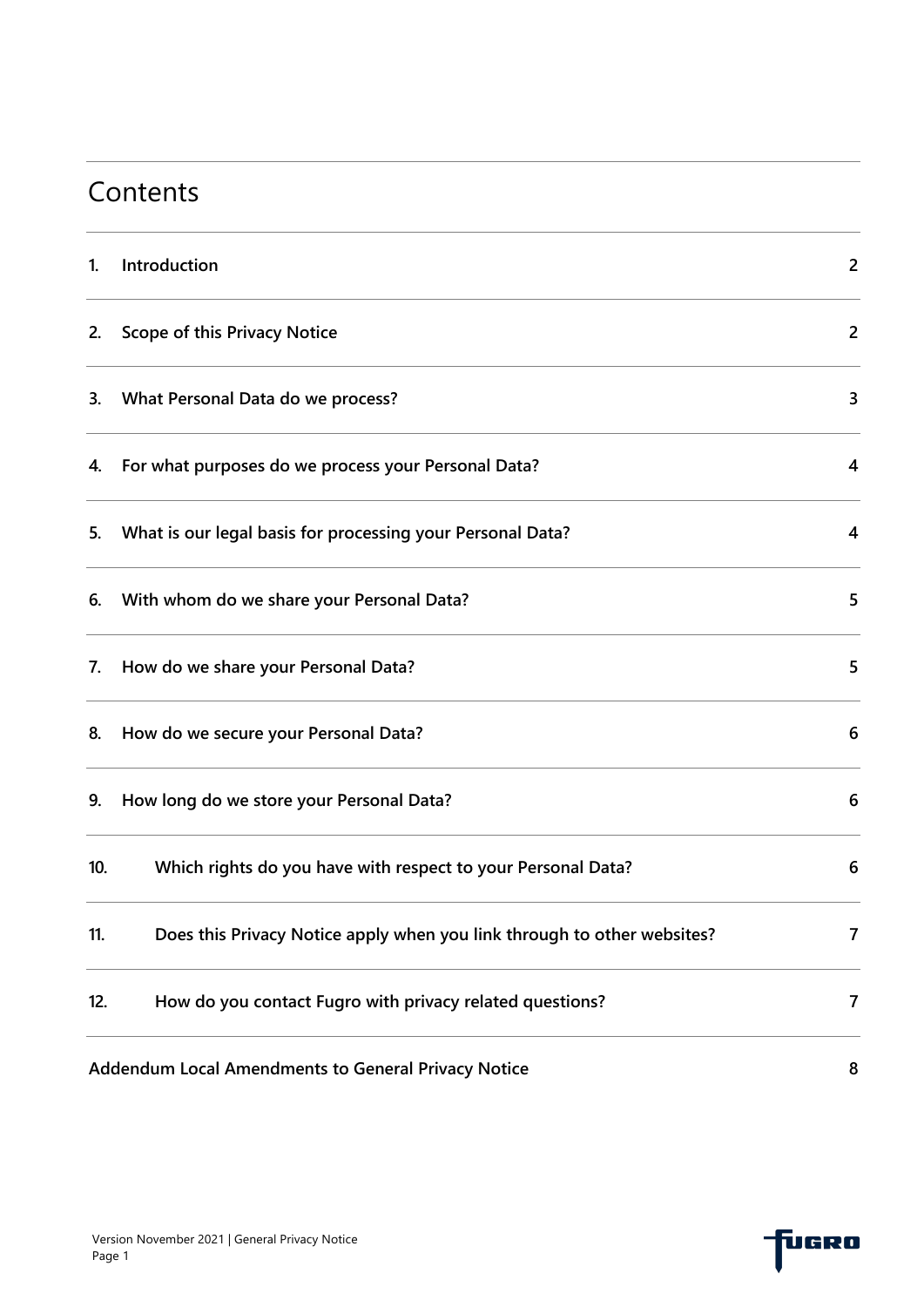#### **1. Introduction**

In this General Privacy Notice ("**Privacy Notice**") we describe how Fugro uses Personal Data of (prospective) clients, suppliers and (website) visitors. More specifically, we describe how we collect, store, secure and use ("**process**") your Personal Data when you purchase our products or services, supply products or services to us, visit our premises or access our website(s).

When we refer to "**Fugro**", "**we**", or "**us**" in this Privacy Notice, we refer to the Fugro entity(ies) responsible for your Personal Data and acting as "data controller". This (these) will be the entity(ies) with whom you intend to conclude - or have concluded - a contract, whose premises you have visited, whose website(s) you have accessed or with whom you interact in any other way. A full list of the locations and contact details of Fugro entities can be found here.

When we refer to "**Personal Data**" under this Privacy Notice, we mean any information through which we can identify you as an individual (e.g. your name, telephone number, email address etcetera).

## **2. Scope of this Privacy Notice**

This Privacy Notice applies to the processing of Personal Data of (prospective) clients, suppliers and (website) visitors.

- <sup>n</sup> **(Prospective) clients -** When we do business with our clients, the Personal Data we process includes the contact details of (legal) representatives and contact persons of the client. This Personal Data is collected in different ways, for example, by our website, over the telephone, via email or through forms or requests you submit, and during business events and/or meetings.
- **Examplement -** Suppliers When we do business with our suppliers, the Personal Data we process includes the contact details of (legal) representatives and contact persons of the supplier. This Personal Data is collected in different ways, for example, over the telephone and via email.
- <sup>n</sup> **Visitors**  When you visit our premises we process your Personal Data as part of our safety and security measures.
- **N** Website visitors When you visit our website(s) we process your Personal Data among others in connection with registrations, purchases, inquiries, and subscriptions for receiving direct marketing. We also collect limited data automatically when you browse our website(s).

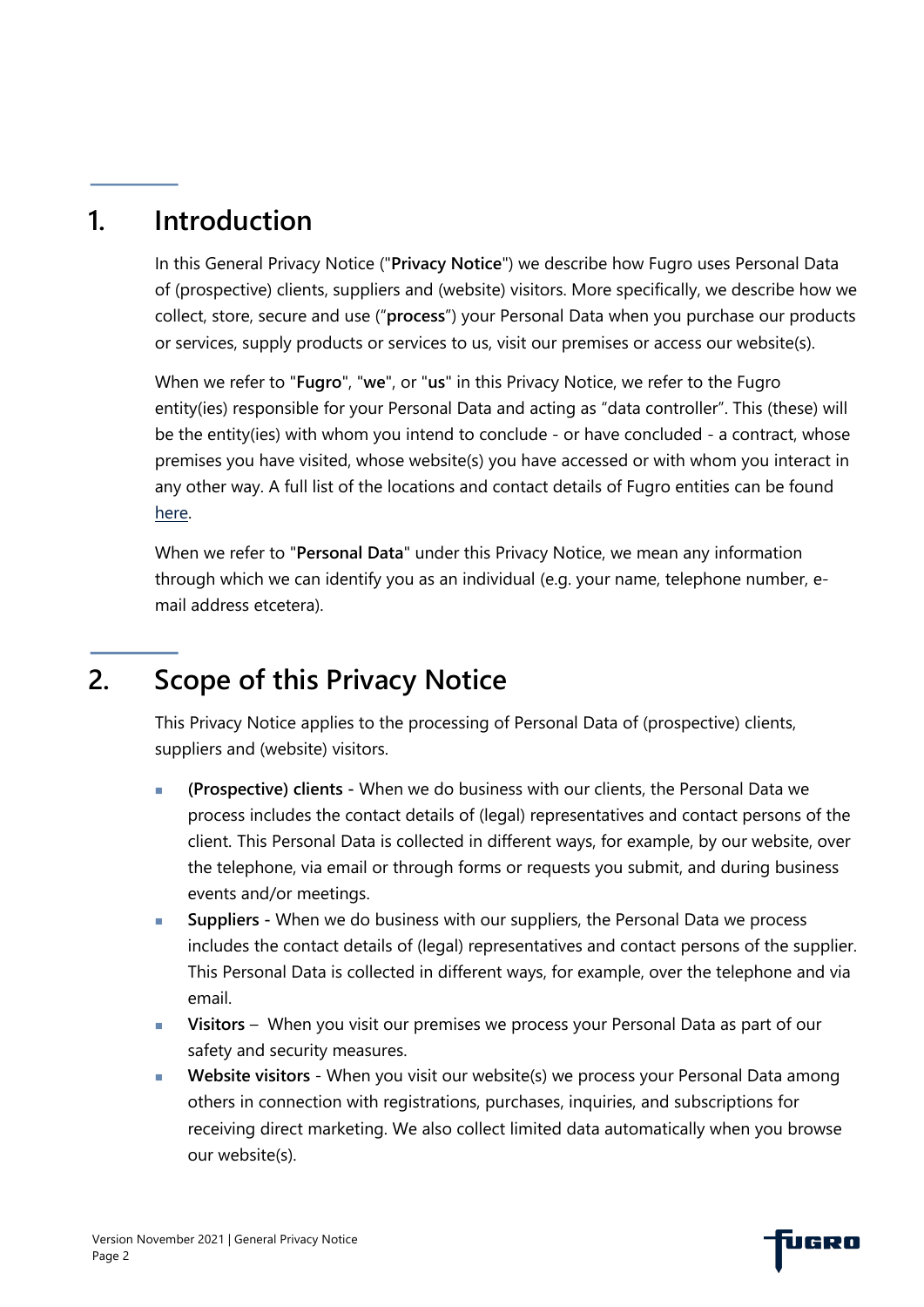# **3. What Personal Data do we process?**

The type of Personal Data we process varies depending on the type of relationship we have with you and the kind of services we provide to you.

**(Prospective) clients and suppliers -** We process the following Personal Data of our (prospective) clients and suppliers to the extent available to us and in accordance with applicable law and regulation:

- your contact details your name, address and any other contact details you provide, such as your telephone number and e-mail address;
- <sup>n</sup> **your communication data -** any requests or complaints you make and any other data that we receive if we communicate with you via email or through our website;
- **n your use of our services** information relating to your use of our Services, such as information related to your purchases;
- **n** your financial details financial information disclosed to us which can be linked to you as a client or supplier, such as bank account details or invoicing details;
- **n** video surveillance footage when you enter our buildings or premises, you are subject to image retention via our video surveillance systems (CCTV). Image retention may also take place during events and fairs where video footage is made;
- **n** webinar recordings and recordings of other events when you attend webinars or other meetings hosted by us, we may make sound and/or video recordings and or photos. We will inform you beforehand if this is the case. You can choose to leave the webinar or meeting in case you have objections to such recording; and
- any other Personal Data this includes any Personal Data that you disclose in the course of your contractual relationship with us.

**Visitors to our premises -** We process the following Personal Data of persons visiting our premises:

- <sup>n</sup> **your contact details** your name and any other contact details you provide, such as your address, telephone number and email address; and
- <sup>n</sup> **video surveillance footage** when you enter our buildings or premises, you are subject to image retention via our video surveillance systems (CCTV).

**Website visitors** – We process the following Personal Data when you access our website(s):

- **n** your contact details your name, address and any other contact details which you provide to us, such as your telephone number and email address;
- **n** your communication data any requests or complaints you make and any other data that we receive when communicating with you; and
- **data collected automatically** when you access our website(s), we collect data automatically through your browser or device by making use of cookies and other technologies including Google Analytics. In this way we track website visitors and collect

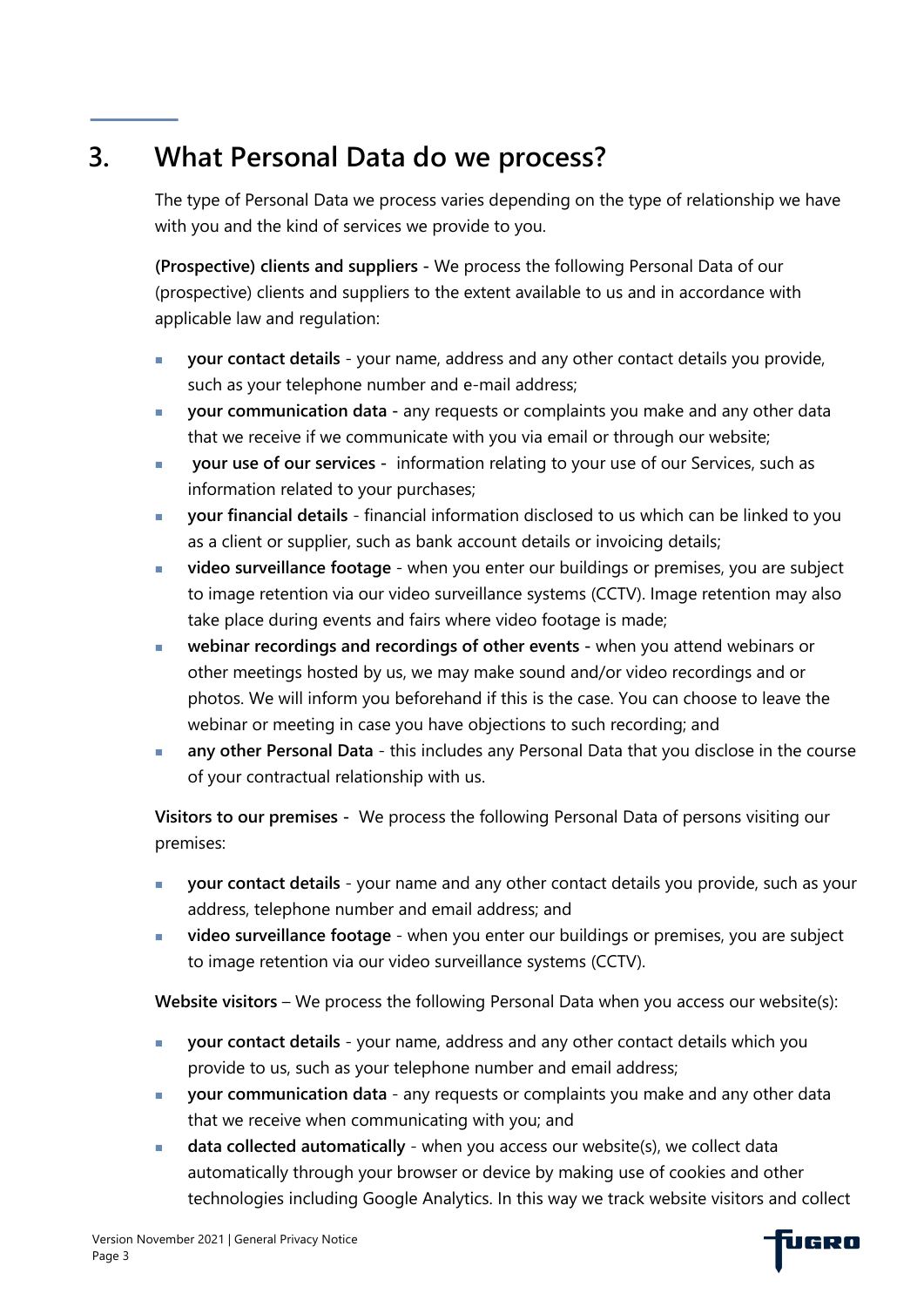information about your use of our website(s). If you want to know more about these automatically collected data, please see our Cookie Policy.

# **4. For what purposes do we process your Personal Data?**

- Processing takes place in order to carry out our obligations arising from contracts entered into with you, and to provide you with the information and services you request. This includes managing and handling your requests, inquiries or complaints, and sending you our invoices or paying your outstanding fees.
- If you are a (prospective) client or website visitor, we process your Personal Data to send you marketing communications (such as newsletters) via email or other electronic means. We will only do so after we have received your consent. You can withdraw your consent at any time (see section 10).
- We process your Personal Data to comply with legal obligations, such as maintaining appropriate business records, complying with lawful requests from governmental agencies and public authorities, and to comply with applicable law and regulation.
- We also process your Personal Data for our legitimate (business) interests, which include the following:
	- to manage our internal client database (CRM) and to maintain contact with you for marketing purposes or other commercial purposes;
	- to operate and expand our business activities, to develop and improve the quality of our Services, to better understand you as a client (client optimisation), and to generate aggregated statistics about the users of our Services;
	- to measure and understand the effectiveness of our marketing;
	- to ensure the integrity of our systems (for example, prevention of hacking, fraud and spamming) and to maintain the security of our buildings and premises;
	- to fulfil management and recordkeeping purposes as well as training and learning purposes; and
	- to facilitate business operations and corporate transactions (e.g. in case of a merger or acquisition).

# **5. What is our legal basis for processing your Personal Data?**

At all times, we process your Personal Data in accordance with applicable data protection laws. This means that we will only use your Personal Data if this is sufficient, relevant and limited to what is necessary. We will only process your Personal Data if we have a legal basis to do so.

The legal bases for processing your Personal Data are the following: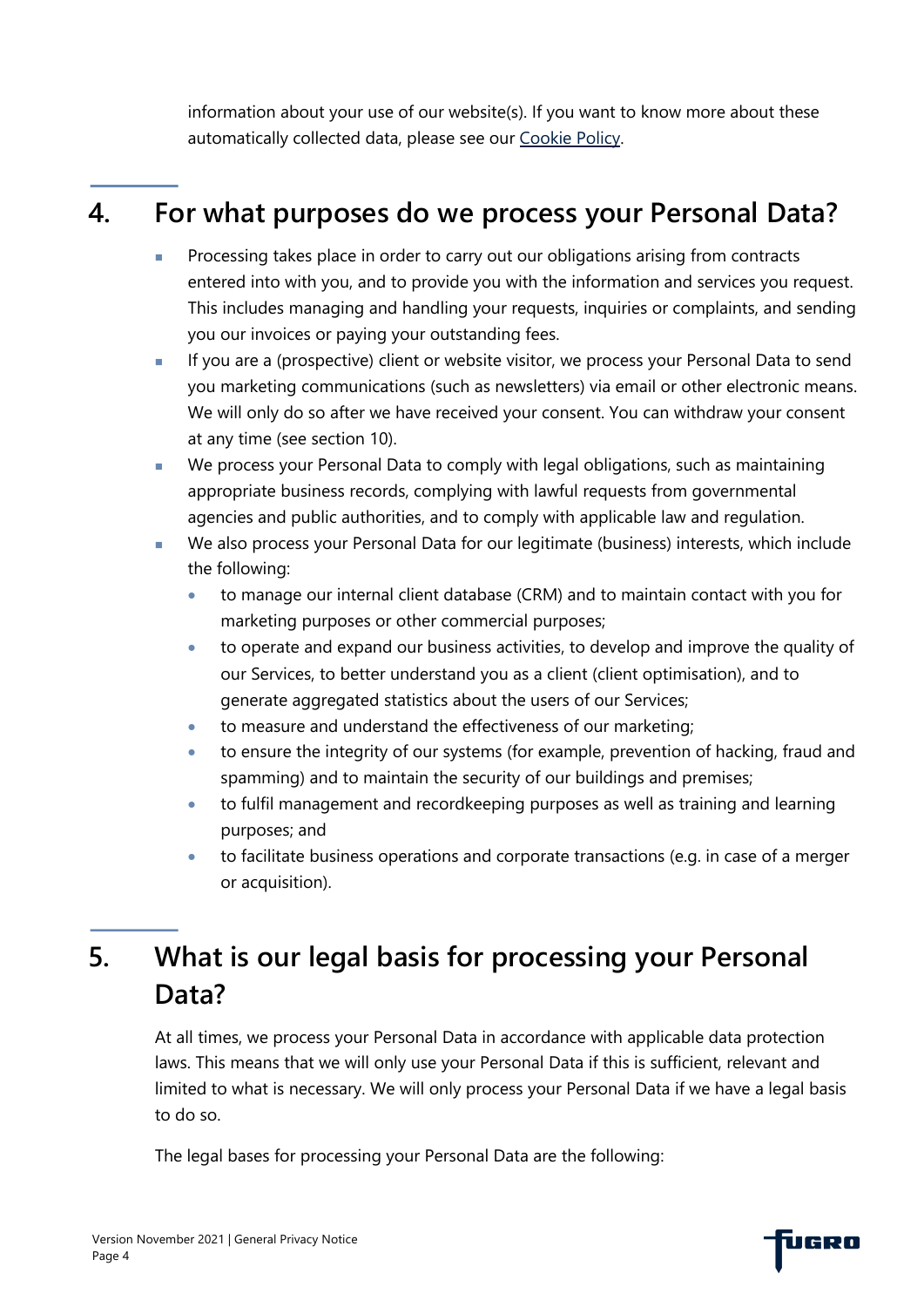- to perform our **contract(s)** with you;
- to act upon your **consent**;
- <sup>n</sup> to comply with a **legal obligation;** and
- <sup>n</sup> to pursue our **legitimate (business) interests** (or those of third parties) unless your interests and fundamental rights override our interests.

## **6. With whom do we share your Personal Data?**

We share your Personal Data with third parties who assist us in the delivery of our services, or in order to operate and expand our business activities. We will only do so on a strictly needto-know basis and after entering into the necessary contractual arrangements with such parties.

We share your Personal Data with the following parties:

- <sup>n</sup> **other Fugro group entities -** Your Personal Data may be shared internally with other Fugro group entities for internal administrative, management or business purposes. Your Personal Data will only be used by Fugro group entities for marketing purposes if we have a legal basis to do so. A full list of the locations of the Fugro entities can be found here;
- **Example 1 service providers** To assist us in providing our services we engage third party vendors, such as business partners, suppliers (including IT service providers) and analytics and search engine providers supporting us in the improvement and optimisation of our website (e.g. Google Analytics);
- **third parties in case of legal requirement** We also disclose your Personal Data to third parties where this is required by law (e.g. tax authorities or governmental or judicial agencies) or in the context of an investigation, regulatory requirement, judicial proceeding, court order or legal proceeding; and
- **third parties in case of corporate transactions Information about our clients, including** Personal Data, may be disclosed as part of a corporate transaction (e.g. a legal merger).

# **7. How do we share your Personal Data?1**

We take all necessary steps to ensure that your Personal Data is shared and treated securely and in accordance with this Privacy Notice and applicable legislation. This means that we enter into appropriate legal arrangements with recipients of your data, such as Standard Contractual Clauses ("SCC's") as approved by the European Commission of the European Union or equivalent arrangements with parties outside the European Economic Area. You are entitled to receive a copy of any documentation showing the appropriate safeguards that have been put into place by making a request via dataprivacy@fugro.com.

1

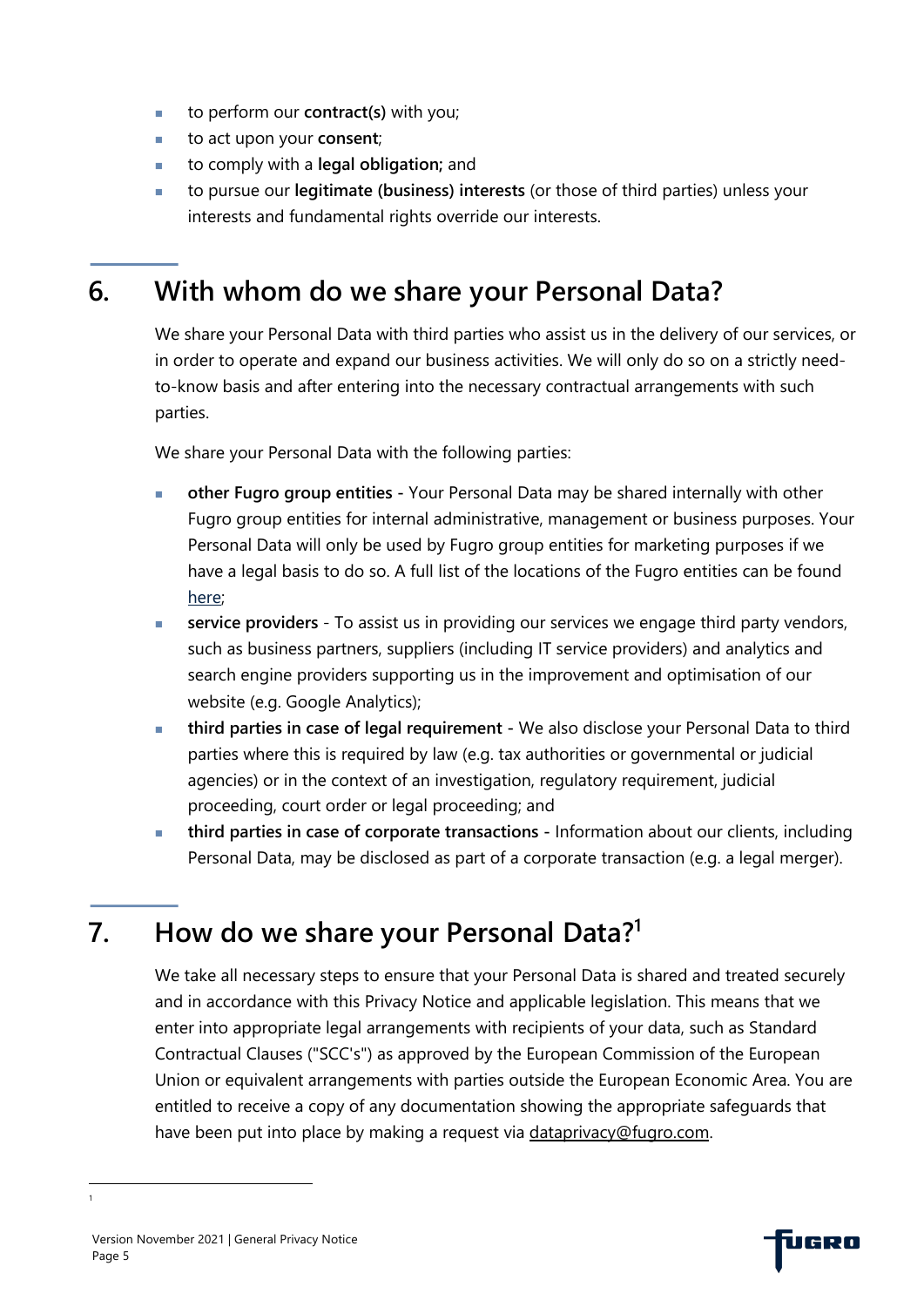#### **8. How do we secure your Personal Data?**

Fugro takes reasonable steps to ensure that your Personal Data is properly secured using appropriate technical, physical, and organisational measures.

We take steps to limit access to your Personal Data to those individuals who need to have access for one of the purposes listed in this Privacy Notice. Furthermore, we contractually ensure that any third party processing your Personal Data on our behalf maintains at least equal security and integrity standards.

#### **9. How long do we store your Personal Data?**

We store your Personal Data on the basis of applicable law and regulation and as long as is required to satisfy the purpose for which the data is processed (for example, for the time necessary for us to provide you with client service, answer queries or resolve technical problems), unless a longer period is required for purposes such as complying with retention obligations for record keeping or commercial requirements. If you would like to receive further information on how long we store your Personal Data, please contact dataprivacy@fugro.com.

## **10. Which rights do you have with respect to your Personal Data?**

You have several rights in relation to the Personal Data processed by Fugro. For example you have the right to request, review, correct, update, restrict or delete Personal Data you have provided to us. If you wish to exercise your rights, you can contact us by sending an email to dataprivacy@fugro.com. We will respond to your request consistent with applicable law.

As part of your request, please indicate which Personal Data you would like to receive, have changed or removed from our database or what limitations you would like to put on our use of the data. We will comply with your request in accordance with applicable law and regulation and as soon as reasonably practicable. Please note that we may need to retain certain Personal Data for recordkeeping purposes and/or to complete any transactions that you began prior to requesting a change or deletion.

In the event your Personal Data is processed on the basis of your consent, you may withdraw consent at any time by sending an email to dataprivacy@fugro.com. Please note that a withdrawal of consent does not affect the lawfulness of any processing which has taken place prior to your consent being withdrawn and that we can only action your request in accordance with applicable law.

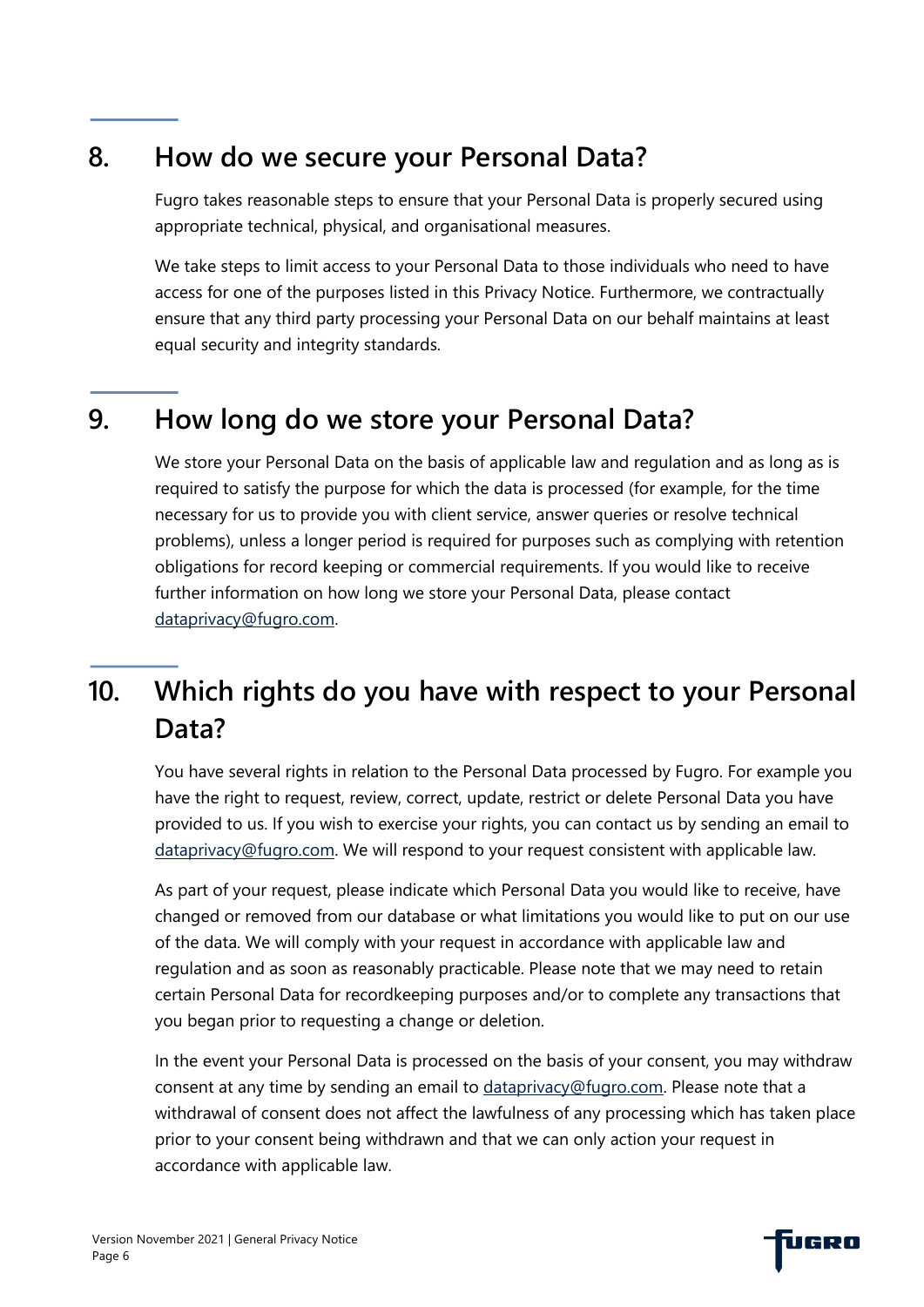If you believe that the processing of your Personal Data infringes this Privacy Notice or applicable law, please contact us at dataprivacy@fugro.com to raise your concern. If you are a client or supplier, you can also address your concerns to your Fugro contact person or via Fugro's Speak Up procedure. Lastly, if you feel that Fugro has not addressed your concerns properly you have the right to lodge a complaint with the supervisory authority in your country of residence or place of work.

# **11. Does this Privacy Notice apply when you link through to other websites?**

Our websites may, from time to time, contain links to and from third-party websites, Such third-party websites may be managed by business partners or social media networks. If you follow a link to any of these websites, please note that these websites have their own privacy notices and that we do not accept any responsibility or liability for these policies/notices. Please consult the policies/notices posted on such websites before you submit any Personal Data.

## **12. How do you contact Fugro with privacy related questions?**

If you have any questions or concerns about this Privacy Notice or the processing of your Personal Data in general, or if you wish to exercise any of your rights, please email us at dataprivacy@fugro.com and be sure to indicate the nature of your query.



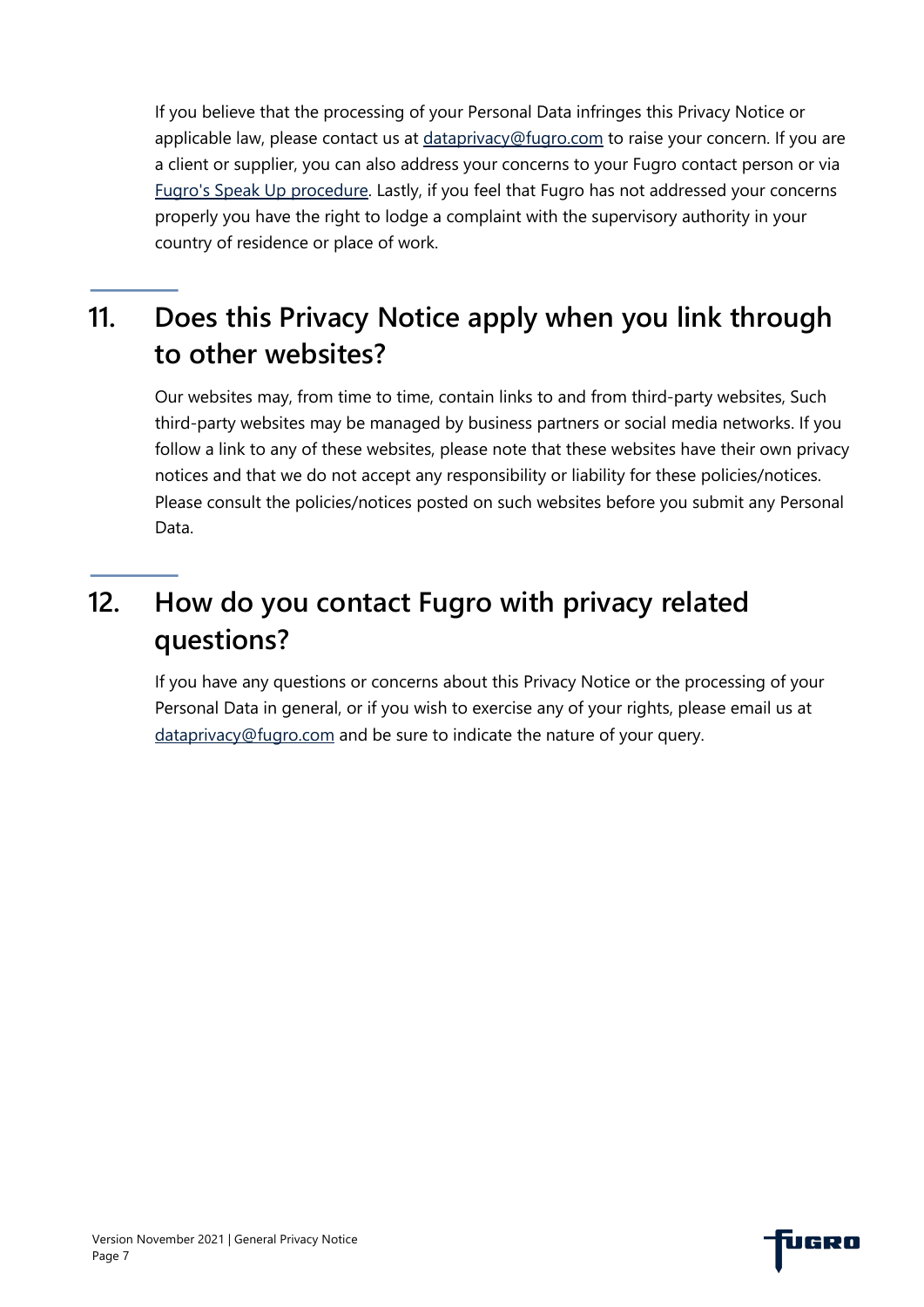## **Addendum Local Amendments to General Privacy Notice**

In the countries stated below the following amendments to the text of this General Privacy Notice apply (added passages are underlined and deleted passages are struck through).

| Country   | <b>Section</b>                                                | Amendment                                                                                                                                                                                                                                                                                                                                                                                                                                                                                                                                                                                                                                                                                                                                                                                                                                                                                                                                                                                                                                             |
|-----------|---------------------------------------------------------------|-------------------------------------------------------------------------------------------------------------------------------------------------------------------------------------------------------------------------------------------------------------------------------------------------------------------------------------------------------------------------------------------------------------------------------------------------------------------------------------------------------------------------------------------------------------------------------------------------------------------------------------------------------------------------------------------------------------------------------------------------------------------------------------------------------------------------------------------------------------------------------------------------------------------------------------------------------------------------------------------------------------------------------------------------------|
| Australia | Section 7<br>How do we<br>share your<br>Personal<br>Data?     | We take all necessary steps to ensure that your Personal Data is shared<br>and treated securely and in accordance with this Privacy Notice and<br>applicable legislation. This means that we enter into appropriate legal<br>arrangements with recipients of your data, such as Standard Contractual<br>Clauses ("SCC's") as approved by the European Commission of the<br>European Union or equivalent arrangements with parties outside the<br>European Economic Area. You are entitled to receive a copy of any<br>documentation showing the appropriate safeguards that have been put<br>into place by making a request via dataprivacy@fugro.com.<br>If you are an Australian resident, your Personal Data may be shared<br>outside of Australia to recipients outlined above in the following<br>countries (click here).                                                                                                                                                                                                                        |
| Canada    | Section 7<br>How do we<br>secure<br>your<br>Personal<br>Data? | We take all necessary steps to ensure that your Personal Data is shared<br>and treated securely and in accordance with this Privacy Notice and<br>applicable legislation. . This means that we enter into appropriate legal<br>arrangements with recipients of your data, such as Standard Contractual<br>Clauses ("SCC's") as approved by the European Commission of the<br>European Union or equivalent arrangements with parties outside the<br>European Economic Area. If you wish to receive a copy of<br>documentation showing the appropriate safeguards that have been put<br>into place, please address your request to dataprivacy@fugro.com.<br>Service providers and other Fugro entities may be located outside your<br>country of residence and, thus, the processing described above may<br>involve the transfer or storage of your Personal Data outside your<br>country of residence, where it will be accessible to law enforcement or<br>regulatory authorities according to the applicable laws of such foreign<br>jurisdictions. |

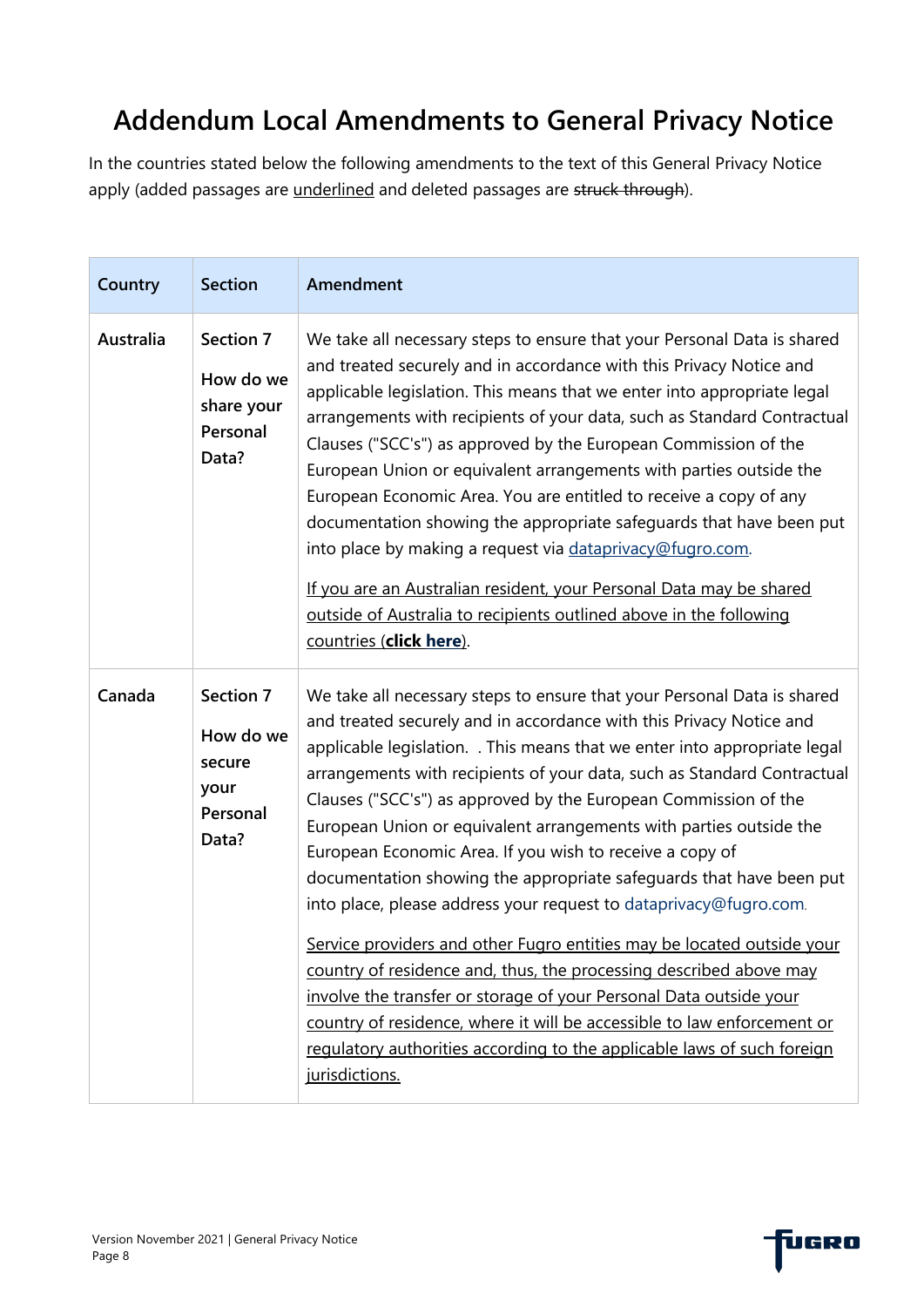| China<br>mainland | Section 3<br>What<br>Personal<br>Data do we<br>process? | The type of Personal Data we process varies depending on the type of<br>relationship we have with you and the kind of services we provide to<br>you.                                                                                                                                                                                                                                                                                                                                                                                                                                                                                                                                                                                                       |
|-------------------|---------------------------------------------------------|------------------------------------------------------------------------------------------------------------------------------------------------------------------------------------------------------------------------------------------------------------------------------------------------------------------------------------------------------------------------------------------------------------------------------------------------------------------------------------------------------------------------------------------------------------------------------------------------------------------------------------------------------------------------------------------------------------------------------------------------------------|
|                   |                                                         | (Prospective) clients and suppliers - We process the following Personal<br>Data of our (prospective) clients and suppliers to the extent available to<br>us and in accordance with applicable law and regulation:                                                                                                                                                                                                                                                                                                                                                                                                                                                                                                                                          |
|                   |                                                         | your contact details - your name, address and any other contact<br>×.<br>details you provide, such as your telephone number and e-mail<br>address;                                                                                                                                                                                                                                                                                                                                                                                                                                                                                                                                                                                                         |
|                   |                                                         | your communication data - any requests or complaints you make<br>П<br>and any other data that we receive if we communicate with you via<br>email or through our website;                                                                                                                                                                                                                                                                                                                                                                                                                                                                                                                                                                                   |
|                   |                                                         | your use of our services - information relating to your use of our<br>Services, such as information related to your purchases;<br>your financial details - financial information disclosed to us which<br>×.<br>can be linked to you as a client or supplier, such as bank account<br>details or invoicing details;                                                                                                                                                                                                                                                                                                                                                                                                                                        |
|                   |                                                         | video surveillance footage - when you enter our buildings or<br>П<br>premises, you are subject to image retention via our video<br>surveillance systems (CCTV). Image retention may also take place<br>during events and fairs where video footage is made;<br>webinar recordings and recordings of other events - when you<br>Ш<br>attend webinars or other meetings hosted by us, we may make<br>sound and/or video recordings and or photos. We will inform you<br>beforehand if this is the case. You can choose to leave the webinar<br>or meeting in case you have objections to such recording; and<br>any other Personal Data - this includes any Personal Data that you<br>×,<br>disclose in the course of your contractual relationship with us. |
|                   |                                                         | Visitors to our premises - We process the following Personal Data of<br>persons visiting our premises:                                                                                                                                                                                                                                                                                                                                                                                                                                                                                                                                                                                                                                                     |
|                   |                                                         | your contact details - your name and any other contact details you<br><b>I</b><br>provide, such as your address, telephone number and email<br>address; and<br>• video surveillance footage - when you enter our buildings or<br>premises, you are subject to image retention via our video<br>surveillance systems (CCTV).                                                                                                                                                                                                                                                                                                                                                                                                                                |
|                   |                                                         | Website visitors - We process the following Personal Data when you<br>access our website(s):                                                                                                                                                                                                                                                                                                                                                                                                                                                                                                                                                                                                                                                               |

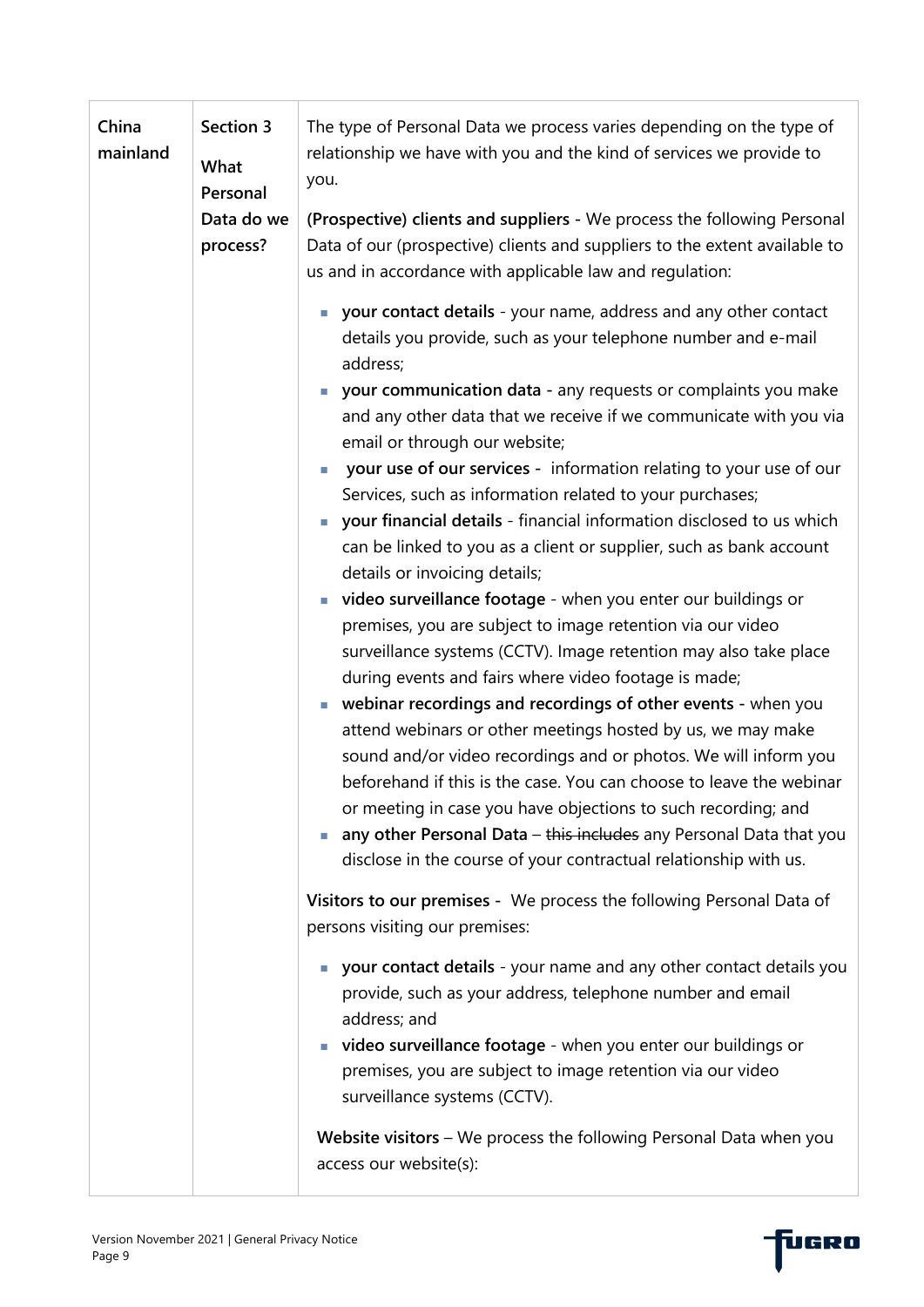| China<br>mainland<br>(continued) | Section 3<br>What<br>Personal<br>Data do we<br>process?<br>(continued)             | your contact details - your name, address and any other contact<br>$\overline{\phantom{a}}$<br>details which you provide to us, such as your telephone number<br>and email address;<br>your communication data - any requests or complaints you make<br>×.<br>and any other data that we receive when communicating with you;<br>and<br>data collected automatically - when you access our website(s), we<br>×.<br>collect data automatically through your browser or device by<br>making use of cookies and other technologies including Google<br>Analytics. In this way we track website visitors and collect<br>information about your use of our website(s). If you want to know<br>more about these automatically collected data, please see our<br>Cookie Policy.                                                                                                                                                                                                                                                                                                                                                                                                                                                                                                                                                                                                                                                                                                                                                                                                                       |
|----------------------------------|------------------------------------------------------------------------------------|------------------------------------------------------------------------------------------------------------------------------------------------------------------------------------------------------------------------------------------------------------------------------------------------------------------------------------------------------------------------------------------------------------------------------------------------------------------------------------------------------------------------------------------------------------------------------------------------------------------------------------------------------------------------------------------------------------------------------------------------------------------------------------------------------------------------------------------------------------------------------------------------------------------------------------------------------------------------------------------------------------------------------------------------------------------------------------------------------------------------------------------------------------------------------------------------------------------------------------------------------------------------------------------------------------------------------------------------------------------------------------------------------------------------------------------------------------------------------------------------------------------------------------------------------------------------------------------------|
|                                  |                                                                                    | We will indicate whether it is mandatory or voluntary for you to<br>provide certain types of Personal Data.                                                                                                                                                                                                                                                                                                                                                                                                                                                                                                                                                                                                                                                                                                                                                                                                                                                                                                                                                                                                                                                                                                                                                                                                                                                                                                                                                                                                                                                                                    |
|                                  | Section 4<br>For what<br>purposes<br>do we<br>process<br>your<br>Personal<br>Data? | Processing takes place in order to carry out our obligations arising<br>$\Box$<br>from contracts entered into with you, and to provide you with the<br>information and services you request. This includes managing and<br>handling your requests, inquiries or complaints, and sending you<br>our invoices or paying your outstanding fees.<br>If you are a (prospective) client or website visitor, we process your<br>$\overline{\phantom{a}}$<br>Personal Data to send you marketing communications (such as<br>newsletters) via email or other electronic means. We will only do so<br>after we have received your explicit consent. You can withdraw<br>your consent at any time (see section 10).<br>We process your Personal Data to comply with legal obligations,<br>such as maintaining appropriate business records, complying with<br>lawful requests from governmental agencies and public authorities,<br>and to comply with applicable law and regulation.<br>We also process your Personal Data for our legitimate (business)<br>H.<br>interests, which include the following:<br>to manage our internal client database (CRM) and to<br>maintain contact with you for marketing purposes or other<br>commercial purposes;<br>to operate and expand our business activities, to develop<br>$\bullet$<br>and improve the quality of our Services, to better<br>understand you as a client (client optimisation), and to<br>generate aggregated statistics about the users of our<br>Services;<br>to measure and understand the effectiveness of our<br>$\bullet$<br>marketing; |

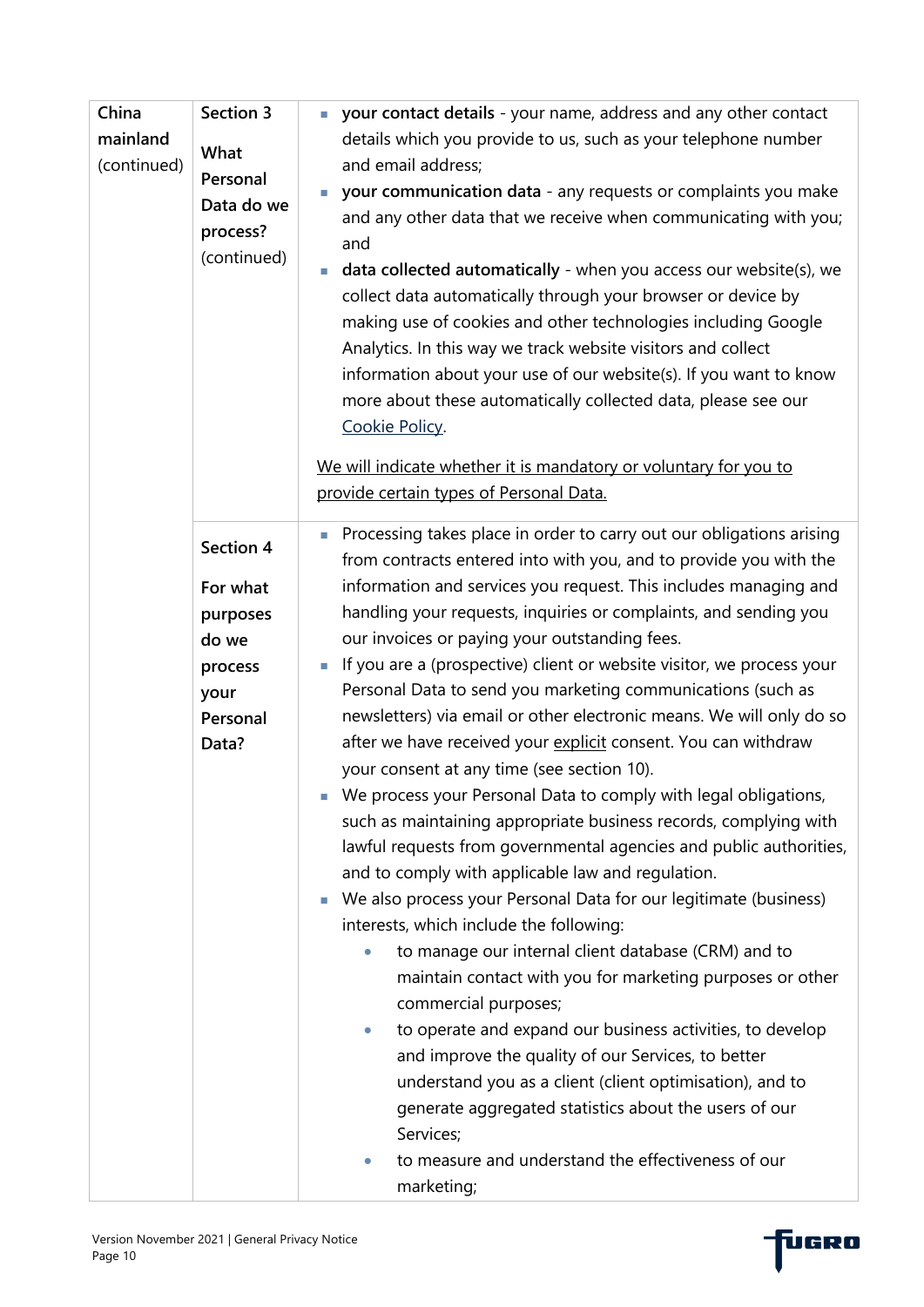| China<br>mainland<br>(continued) | Section 4<br>For what<br>purposes<br>do we<br>process<br>your<br>Personal<br>Data?<br>(continued) | to ensure the integrity of our systems (for example,<br>$\bullet$<br>prevention of hacking, fraud and spamming) and to<br>maintain the security of our buildings and premises;<br>to fulfil management and recordkeeping purposes as well<br>$\bullet$<br>as training and learning purposes; and<br>to facilitate business operations and corporate transactions<br>$\bullet$<br>(e.g. in case of a merger or acquisition).                                                                                                                                                                                                                                                                                                                                                                                                                                                                                                                                                                                                                                                                                                                                                                                                                                                                                                                                                                                                                                                                                                                                                                                                                                                                                               |
|----------------------------------|---------------------------------------------------------------------------------------------------|---------------------------------------------------------------------------------------------------------------------------------------------------------------------------------------------------------------------------------------------------------------------------------------------------------------------------------------------------------------------------------------------------------------------------------------------------------------------------------------------------------------------------------------------------------------------------------------------------------------------------------------------------------------------------------------------------------------------------------------------------------------------------------------------------------------------------------------------------------------------------------------------------------------------------------------------------------------------------------------------------------------------------------------------------------------------------------------------------------------------------------------------------------------------------------------------------------------------------------------------------------------------------------------------------------------------------------------------------------------------------------------------------------------------------------------------------------------------------------------------------------------------------------------------------------------------------------------------------------------------------------------------------------------------------------------------------------------------------|
| China<br>mainland<br>(continued) | <b>Section 5</b><br>What is<br>our legal<br>basis for<br>processing<br>your<br>Personal<br>Data?  | At all times, we process your Personal Data in accordance with<br>applicable data protection laws. This means that we will only use your<br>Personal Data if this is sufficient, relevant and limited to what is<br>necessary. We will only process your Personal Data if we have a legal<br>basis to do so.<br>The legal bases for processing your Personal Data are the following:<br>to perform our contract(s) with you;<br>$\overline{\phantom{a}}$<br>to act upon your consent;<br>×,<br>to comply with a legal responsibility or obligation;<br>$\mathcal{L}_{\mathcal{A}}$<br>to a reasonable extent, for purposes of carrying out news<br>$\mathcal{L}_{\mathcal{A}}$<br>reporting and media monitoring for public interests,<br>when processing of Personal Data that is already disclosed<br>$\mathcal{L}_{\mathcal{A}}$<br>by individuals or otherwise lawfully disclosed, within a<br>reasonable scope in accordance with applicable laws; and<br>other circumstances as required by laws.<br>×.<br>to pursue our legitimate (business) interests (or those of<br>third parties) unless your interests and fundamental rights<br>override our interests.<br>In principle, we do not rely on your consent to process your Personal<br>Data, except as required by applicable law. However, in some<br>circumstances we may ask for your consent to process certain Personal<br>Data. Fugro requires your consent to (i) share your Personal Data with<br>other processing entities, (ii) publicly disclose Personal Data, (iii) process<br>sensitive Personal Data, or (iv) to disclose your Personal Data overseas.<br>If we do so, please note that you are under no obligation to provide<br>your consent. |

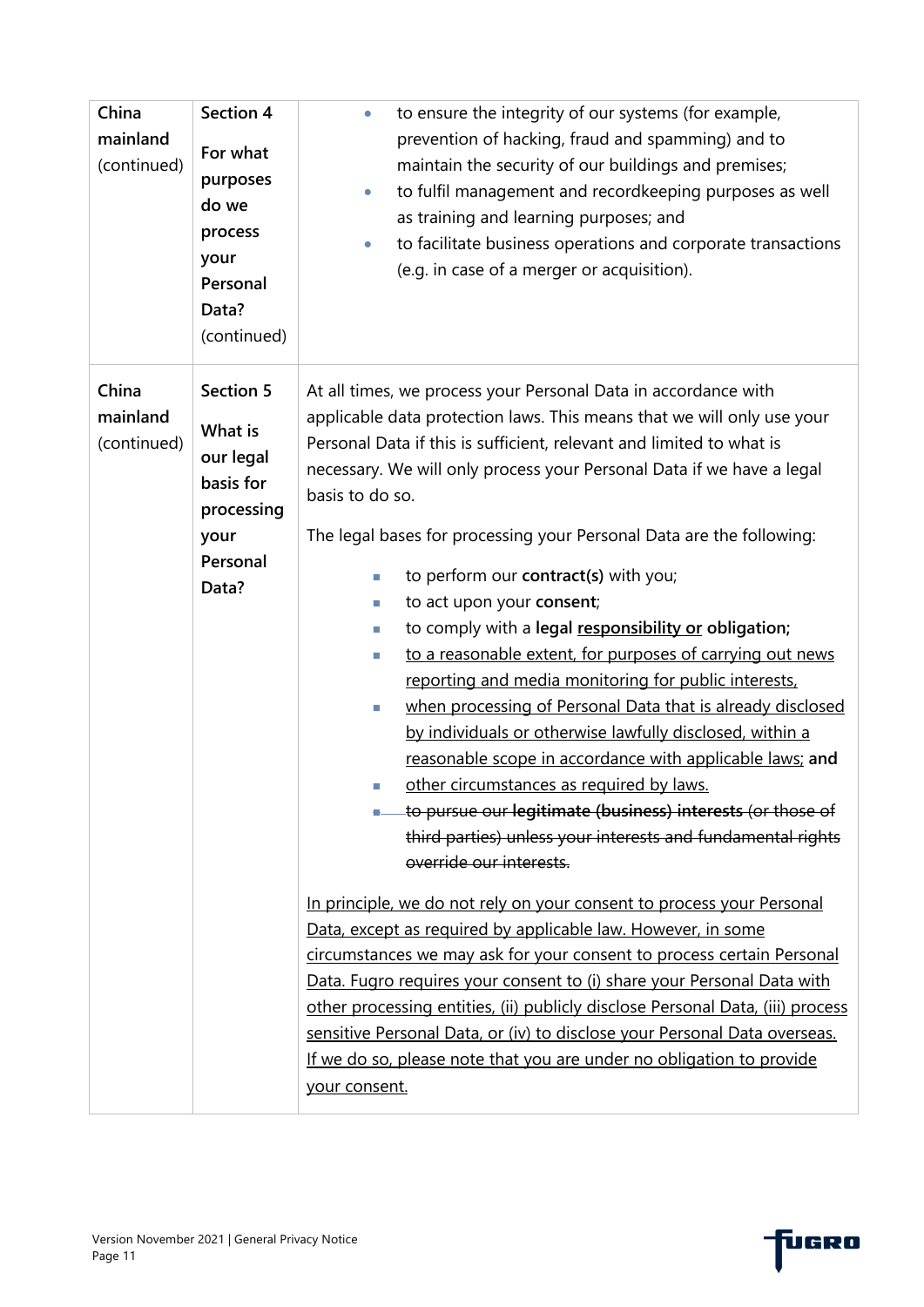| China<br>mainland<br>(continued) | Section 10<br>Which<br>rights do<br>you have<br>with<br>respect to<br>your<br>Personal<br>Data | You have several rights in relation to the Personal Data processed by<br>Fugro. For example you have the right to request, review, correct,<br>update, restrict or delete Personal Data you have provided to us. In<br>addition, you have the right to bring lawsuits against the processor of<br>Personal Data if they reject the request to exercise your right(s). If you<br>wish to exercise your rights, you can contact us by sending an email to<br>dataprivacy@fugro.com. We will respond to your request consistent<br>with applicable law.<br>As part of your request, please indicate which Personal Data you would<br>like to receive, have changed or removed from our database or what<br>limitations you would like to put on our use of the data. We will comply<br>with your request in accordance with applicable law and regulation and<br>as soon as reasonably practicable. Please note that we may need to<br>retain certain Personal Data for recordkeeping purposes and/or to<br>complete any transactions that you began prior to requesting a change<br>or deletion. |
|----------------------------------|------------------------------------------------------------------------------------------------|------------------------------------------------------------------------------------------------------------------------------------------------------------------------------------------------------------------------------------------------------------------------------------------------------------------------------------------------------------------------------------------------------------------------------------------------------------------------------------------------------------------------------------------------------------------------------------------------------------------------------------------------------------------------------------------------------------------------------------------------------------------------------------------------------------------------------------------------------------------------------------------------------------------------------------------------------------------------------------------------------------------------------------------------------------------------------------------------|
|                                  |                                                                                                | In the event your Personal Data is processed on the basis of your<br>consent, you may withdraw consent at any time by sending an email to<br>dataprivacy@fugro.com. Please note that a withdrawal of consent does<br>not affect the lawfulness of any processing which has taken place prior<br>to your consent being withdrawn and that we can only action your<br>request in accordance with applicable law.                                                                                                                                                                                                                                                                                                                                                                                                                                                                                                                                                                                                                                                                                 |
|                                  |                                                                                                | If you believe that the processing of your Personal Data infringes this<br>Privacy Notice or applicable law, please contact us at<br>dataprivacy@fugro.com to raise your concern. If you are a client or<br>supplier, you can also address your concerns to your Fugro contact<br>person or via Fugro's Speak Up procedure. Lastly, if you feel that Fugro<br>has not addressed your concerns properly you have the right to lodge a<br>complaint with the supervisory authority in your country of residence or<br>place of work.                                                                                                                                                                                                                                                                                                                                                                                                                                                                                                                                                             |
| Hong<br>Kong                     | Section 3<br>What<br>Personal<br>Data do we<br>process?                                        | The type of Personal Data we process varies depending on the type of<br>relationship we have with you and the kind of services we provide to<br>you.<br>(Prospective) clients and suppliers - We process the following Personal<br>Data of our (prospective) clients and suppliers to the extent available to<br>us and in accordance with applicable law and regulation:                                                                                                                                                                                                                                                                                                                                                                                                                                                                                                                                                                                                                                                                                                                      |

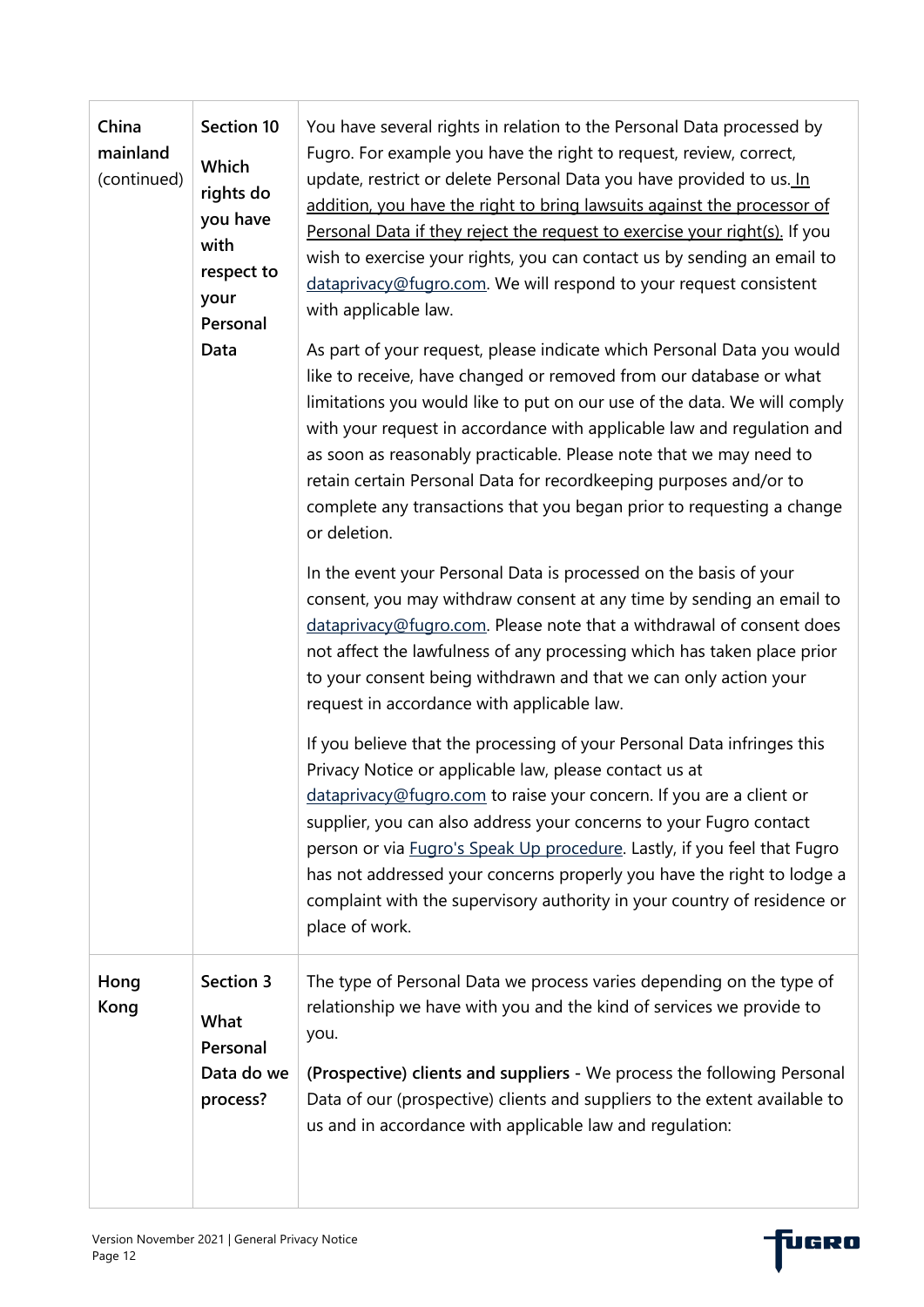|             |             | your contact details - your name, address and any other contact                          |
|-------------|-------------|------------------------------------------------------------------------------------------|
|             |             | details you provide, such as your telephone number and e-mail                            |
|             |             | address;                                                                                 |
|             |             |                                                                                          |
|             |             | your communication data - any requests or complaints you make<br>×.                      |
|             |             | and any other data that we receive if we communicate with you via                        |
|             |             | email or through our website;                                                            |
|             |             | your use of our services - information relating to your use of our<br>×.                 |
|             |             | Services, such as information related to your purchases;                                 |
|             |             | your financial details - financial information disclosed to us which<br>Ш                |
|             |             | can be linked to you as a client or supplier, such as bank account                       |
|             |             | details or invoicing details;                                                            |
|             |             | video surveillance footage - when you enter our buildings or<br>$\Box$                   |
|             |             | premises, you are subject to image retention via our video                               |
|             |             | surveillance systems (CCTV). Image retention may also take place                         |
|             |             | during events and fairs where video footage is made;                                     |
|             |             | webinar recordings and recordings of other events - when you                             |
|             |             | attend webinars or other meetings hosted by us, we may make                              |
|             |             |                                                                                          |
|             |             | sound and/or video recordings and or photos. We will inform you                          |
|             |             | beforehand if this is the case. You can choose to leave the webinar                      |
|             |             | or meeting in case you have objections to such recording; and                            |
|             |             | any other Personal Data - this includes any Personal Data that you                       |
| Hong        | Section 3   | disclose in the course of your contractual relationship with us.                         |
| Kong        |             | Visitors to our premises - We process the following Personal Data of                     |
| (continued) | What        | persons visiting our premises:                                                           |
|             | Personal    |                                                                                          |
|             | Data do we  | your contact details - your name and any other contact details you                       |
|             | process?    | provide, such as your address, telephone number and email                                |
|             | (continued) | address; and                                                                             |
|             |             | video surveillance footage - when you enter our buildings or<br>$\overline{\phantom{a}}$ |
|             |             | premises, you are subject to image retention via our video                               |
|             |             | surveillance systems (CCTV).                                                             |
|             |             |                                                                                          |
|             |             | Website visitors - We process the following Personal Data when you                       |
|             |             | access our website(s):                                                                   |
|             |             | your contact details - your name, address and any other contact<br>o.                    |
|             |             | details which you provide to us, such as your telephone number                           |
|             |             | and email address;                                                                       |
|             |             | your communication data - any requests or complaints you make<br>×.                      |
|             |             | and any other data that we receive when communicating with you;                          |
|             |             | and                                                                                      |
|             |             | data collected automatically - when you access our website(s), we<br>×.                  |
|             |             |                                                                                          |
|             |             | collect data automatically through your browser or device by                             |

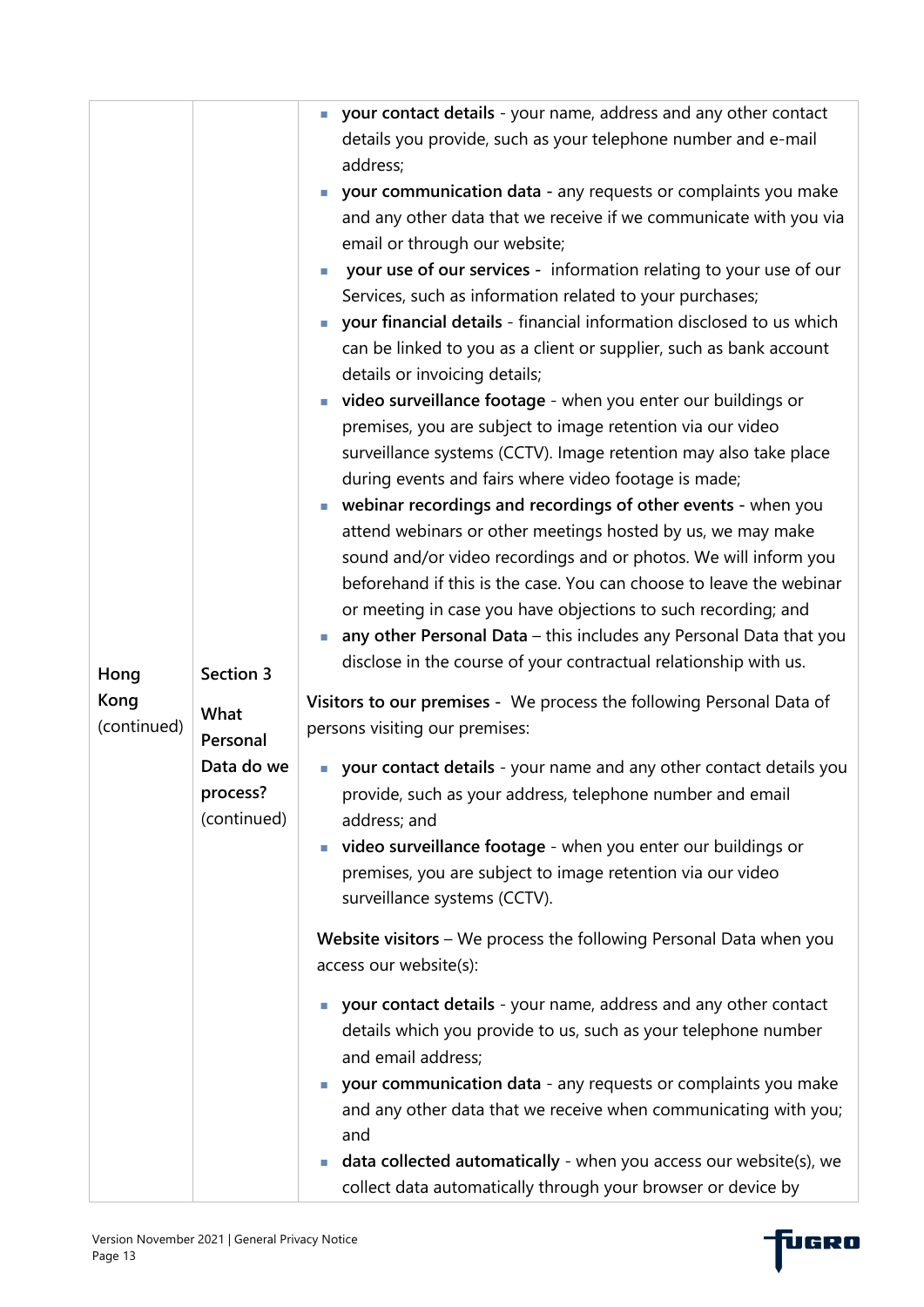|             |             | making use of cookies and other technologies including Google<br>Analytics. In this way we track website visitors and collect                        |
|-------------|-------------|------------------------------------------------------------------------------------------------------------------------------------------------------|
|             |             | information about your use of our website(s). If you want to know<br>more about these automatically collected data, please see our<br>Cookie Policy. |
|             |             | We will indicate whether it is mandatory or voluntary for you to provide                                                                             |
|             |             | certain types of Personal Data.                                                                                                                      |
|             |             |                                                                                                                                                      |
|             | Section 4   | Processing takes place in order to carry out our obligations arising<br>m,<br>from contracts entered into with you, and to provide you with the      |
|             | For what    | information and services you request. This includes managing and                                                                                     |
|             | purposes    | handling your requests, inquiries or complaints, and sending you                                                                                     |
|             | do we       | our invoices or paying your outstanding fees.                                                                                                        |
|             | process     | If you are a (prospective) client or website visitor, we process your<br>$\overline{\phantom{a}}$                                                    |
|             | your        | Personal Data to send you marketing communications (such as                                                                                          |
|             | Personal    | newsletters) about products, services, news, offers, promotions and                                                                                  |
|             | Data?       | events which we think may be of interest to you via email or other                                                                                   |
|             |             | electronic means. We will only do so after we have received your                                                                                     |
|             |             | explicit consent. You can withdraw your consent at any time (see                                                                                     |
|             |             | section 10).                                                                                                                                         |
| Hong        |             | We process your Personal Data to comply with legal obligations,                                                                                      |
| Kong        | Section 4   | such as maintaining appropriate business records, complying with                                                                                     |
| (continued) | For what    | lawful requests from governmental agencies and public authorities,                                                                                   |
|             | purposes    | and to comply with applicable law and regulation.                                                                                                    |
|             | do we       | We also process your Personal Data for our legitimate (business)<br><b>I</b>                                                                         |
|             | process     | interests, which include the following:                                                                                                              |
|             | your        | to manage our internal client database (CRM) and to                                                                                                  |
|             | Personal    | maintain contact with you for marketing purposes or other                                                                                            |
|             | Data?       | commercial purposes;                                                                                                                                 |
|             | (continued) | to operate and expand our business activities, to develop<br>$\bullet$                                                                               |
|             |             | and improve the quality of our Services, to better                                                                                                   |
|             |             | understand you as a client (client optimisation), and to                                                                                             |
|             |             | generate aggregated statistics about the users of our                                                                                                |
|             |             | Services;                                                                                                                                            |
|             |             | to measure and understand the effectiveness of our<br>٠<br>marketing;                                                                                |
|             |             | to ensure the integrity of our systems (for example,<br>$\bullet$                                                                                    |
|             |             | prevention of hacking, fraud and spamming) and to                                                                                                    |
|             |             | maintain the security of our buildings and premises;                                                                                                 |
|             |             | to fulfil management and recordkeeping purposes as well<br>$\bullet$                                                                                 |
|             |             | as training and learning purposes; and                                                                                                               |